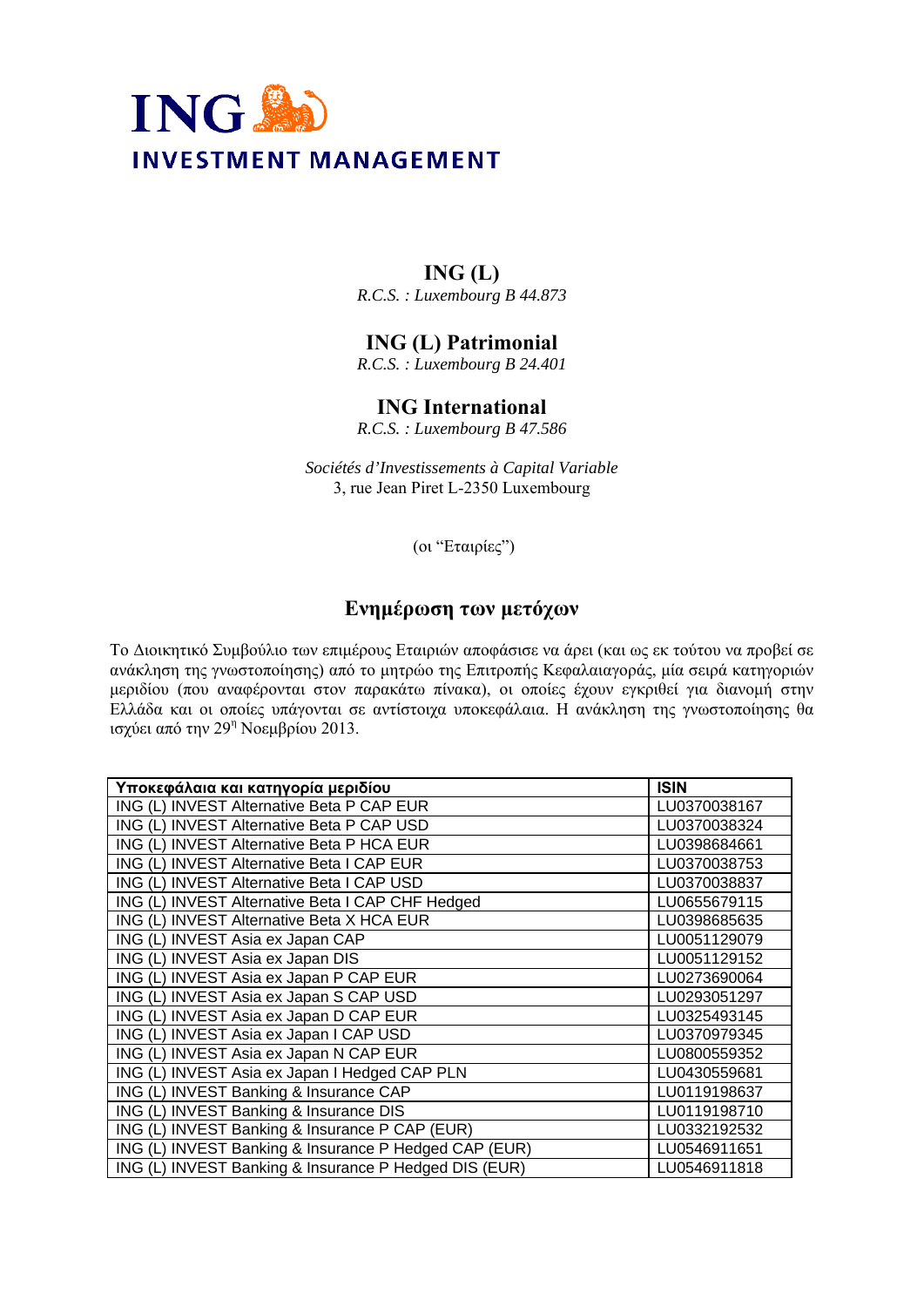| ING (L) INVEST Banking & Insurance I CAP EUR                                                   | LU0555015212                 |
|------------------------------------------------------------------------------------------------|------------------------------|
| ING (L) INVEST Banking & Insurance Z CAP USD                                                   | LU0555015303                 |
| ING (L) INVEST Commodity Enhanced P CAP USD                                                    | LU0518134720                 |
| ING (L) INVEST Commodity Enhanced P Hedged CAP EUR                                             | LU0518135024                 |
| ING (L) INVEST Commodity Enhanced I CAP USD                                                    | LU0518135297                 |
| ING (L) INVEST Commodity Enhanced N CAP EUR (hedged)                                           | LU0800559196                 |
| ING (L) INVEST Commodity Enhanced X CAP CZK Hedged                                             | LU0629872945                 |
| ING (L) INVEST Consumer Goods CAP                                                              | LU0119215407                 |
| ING (L) INVEST Consumer Goods DIS                                                              | LU0119215662                 |
| ING (L) INVEST Consumer Goods P CAP EUR                                                        | LU0332193183                 |
| ING (L) INVEST Consumer Goods Z CAP USD                                                        | LU0555015998                 |
| ING (L) INVEST Emerging Europe P CAP                                                           | LU0109225770                 |
| ING (L) INVEST Emerging Europe P DIS                                                           | LU0109226075                 |
| ING (L) INVEST Emerging Markets High Div P EUR CAP                                             | LU0300631982                 |
| ING (L) INVEST Emerging Markets High Div P EUR DIS                                             | LU0300634069                 |
| ING (L) INVEST Emerging Markets High Div S EUR CAP                                             | LU0300634903                 |
| ING (L) INVEST Emerging Markets High Div A (C) USD                                             | LU0300636353                 |
| ING (L) INVEST Emerging Markets High Div A (S) USD                                             | LU0300638482                 |
| ING (L) INVEST Emerging Markets High Dividend I Cap PLN (hedged)                               | LU0799797591                 |
| ING (L) INVEST Emerging Markets High Div P USD CAP                                             | LU0430557719                 |
| ING (L) INVEST Emerging Markets High Dividend I Cap USD                                        | LU0799805873                 |
| ING (L) INVEST Emerging Markets High Dividend I DIS GBP                                        | LU0746197119                 |
| ING (L) INVEST Emerging Markets High Dividend X Cap CZK (hedged)                               | LU0799821219                 |
| ING (L) INVEST Energy CAP                                                                      | LU0119201019                 |
| ING (L) INVEST Energy DIS                                                                      | LU0119201282                 |
| ING (L) INVEST Energy P CAP EUR                                                                | LU0332193696                 |
| ING (L) INVEST Energy X CAP HEDGED CZK                                                         | LU0405488668                 |
| ING (L) INVEST Energy X CAP HUF                                                                | LU0509951272                 |
| ING (L) INVEST Energy Z CAP USD                                                                | LU0555016376                 |
| ING (L) INVEST Energy I CAP PLN Hedged                                                         | LU0629872788                 |
| ING (L) INVEST Euro Equity I CAP                                                               | LU0095084066                 |
| ING (L) INVEST Euro Equity P DIS                                                               | LU0095527312                 |
| ING (L) INVEST Euro Equity P CAP                                                               | LU0095527585                 |
| ING (L) INVEST Euro Equity V CAP                                                               | LU0407160687                 |
| ING (L) INVEST Euro High Dividend CAP                                                          | LU0127786431                 |
| ING (L) INVEST Euro High Dividend DIS                                                          | LU0127786605                 |
| ING (L) INVEST Euro High Dividend I DIS EUR                                                    | LU0273690817                 |
| ING (L) INVEST Euro High Dividend S CAP EUR                                                    | LU0293043609                 |
| ING (L) INVEST Euro High Dividend V CAP                                                        | LU0407160505                 |
| ING (L) INVEST Euro High Dividend P CAP USD                                                    | LU0430558014                 |
| ING (L) INVEST Euro Income CAP                                                                 | LU0228636063                 |
| ING (L) INVEST Euro Income DIS                                                                 | LU0228636220                 |
| ING (L) INVEST Euro Income IDI                                                                 | LU0228637541                 |
| ING (L) INVEST Euro Income TDI                                                                 | LU0250185831                 |
| ING (L) INVEST Europe High Dividend CAP                                                        | LU0205350837                 |
| ING (L) INVEST Europe High Dividend DIS                                                        | LU0205351728                 |
| ING (L) INVEST Europe High Dividend S CAP EUR                                                  | LU0293043864                 |
| ING (L) INVEST Europe High Dividend V CAP EUR                                                  | LU0354743741                 |
| ING (L) INVEST Europe High Dividend I Hedged CAP PLN                                           | LU0430558287                 |
| ING (L) INVEST Europe High Dividend N CAP EUR                                                  | LU0800559519                 |
| ING (L) INVEST Europe High Dividend Z CAP EUR                                                  | LU0555016707                 |
| ING (L) INVEST Europe Opportunities P CAP                                                      | LU0262017568                 |
| ING (L) INVEST Europe Opportunities P DIS EUR<br>ING (L) INVEST Europe Opportunities S CAP EUR | LU0262018020                 |
| ING (L) INVEST Europe Opportunities N DIS EUR                                                  | LU0293042890<br>LU0800559600 |
| ING (L) INVEST Europe Opportunities Z CAP EUR                                                  | LU0555016889                 |
| ING (L) INVEST European Equity DIS                                                             | LU0082087601                 |
|                                                                                                |                              |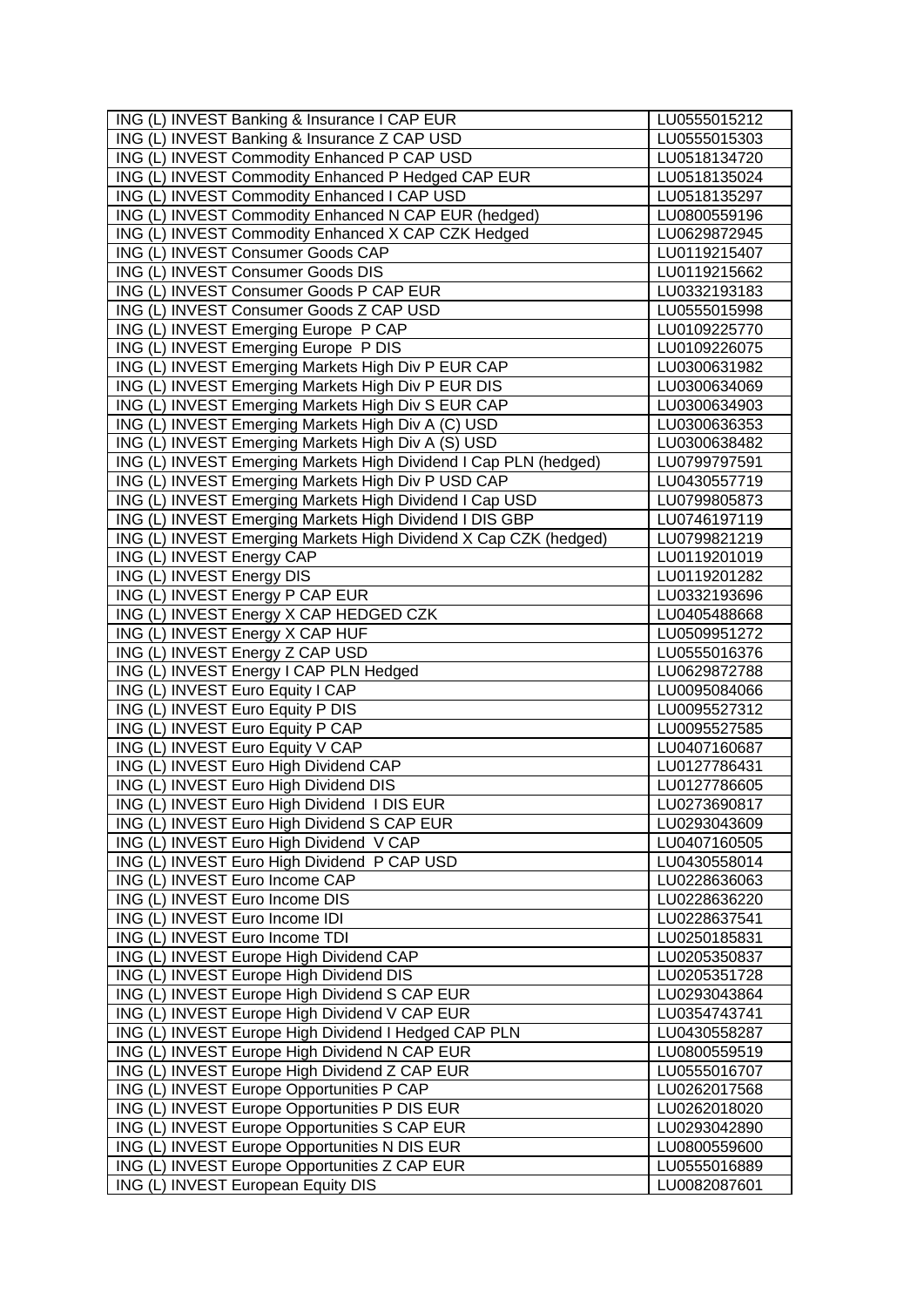| ING (L) INVEST European Equity V CAP EUR             | LU0376828025                 |
|------------------------------------------------------|------------------------------|
| ING (L) INVEST European Equity X CAP HEDGED CZK      | LU0405488742                 |
| ING (L) INVEST European Real Estate CAP              | LU0119205192                 |
| ING (L) INVEST European Real Estate DIS              | LU0119205275                 |
| ING (L) INVEST European Real Estate X CAP CZK Hedged | LU0295013196                 |
| ING (L) INVEST European Real Estate I DIS EUR        | LU0780215942                 |
| ING (L) INVEST European Real Estate Z CAP            | LU0523886942                 |
| ING (L) INVEST Food & Beverages CAP                  | LU0119207214                 |
| ING (L) INVEST Food & Beverages DIS                  | LU0119207487                 |
| ING (L) INVEST Food & Beverages P Hedged CAP EUR     | LU0546912469                 |
| ING (L) INVEST Food & Beverages P Hedged DIS EUR     | LU0546912899                 |
| ING (L) INVEST Food & Beverages I CAP                | LU0242142650                 |
| ING (L) INVEST Food & Beverages P CAP EUR            | LU0332193852                 |
| ING (L) INVEST Food & Beverages Z CAP USD            | LU0555017267                 |
| ING (L) INVEST Global High Dividend CAP (EUR)        | LU0146257711                 |
| ING (L) INVEST Global High Dividend DIS (EUR)        | LU0146258529                 |
| ING (L) INVEST Global High Dividend I DIS (USD)      | LU0228650056                 |
| ING (L) INVEST Global High Dividend I DIS (EUR)      | LU0228650569                 |
| ING (L) INVEST Global High Dividend S CAP EUR        | LU0293045216                 |
| ING (L) INVEST Global High Dividend X CAP CZK Hedged | LU0295015480                 |
| ING (L) INVEST Global High Dividend I Hedged CAP PLN | LU0430558527                 |
| ING (L) INVEST Global High Dividend P DIS USD        | LU0430558790                 |
| ING (L) INVEST Global High Dividend I CAP (USD)      | LU0205423733                 |
| ING (L) INVEST Global High Dividend X CAP HUF        | LU0509951355                 |
| ING (L) INVEST Global Opportunities P CAP            | LU0250158358                 |
| ING (L) INVEST Global Opportunities P DIS            | LU0250165999                 |
| ING (L) INVEST Global Opportunities S CAP EUR        | LU0293045992                 |
| ING (L) INVEST Global Opportunities X CAP CZK Hedged | LU0295015134                 |
| ING (L) INVEST Global Opportunities P CAP USD        | LU0430559095                 |
| ING (L) INVEST Global Opportunities X CAP HUF        | LU0509951439                 |
| ING (L) INVEST Global Opportunities Z CAP EUR        | LU0555017341                 |
| ING (L) INVEST Global Opportunities I CAP USD        | LU0506525996                 |
| ING (L) INVEST Global Opportunities I CAP PLN Hedged | LU0629872861                 |
| ING (L) INVEST Global Real Estate P CAP              | LU0250172185                 |
| ING (L) INVEST Global Real Estate P DIS              | LU0250173662                 |
| ING (L) INVEST Global Real Estate P CAP USD          | LU0250181095                 |
| ING (L) INVEST Global Real Estate S CAP EUR          | LU0293045562                 |
| ING (L) INVEST Global Real Estate P CAP GBP          | LU0577848061                 |
| ING (L) INVEST Global Real Estate P CAP SGD          | LU0577848145                 |
| ING (L) INVEST Global Real Estate I CAP GBP          | LU0332194744                 |
| ING (L) INVEST Global Real Estate I DIS GBP          | LU0577869141                 |
| ING (L) INVEST Greater China CAP                     | LU0119216801                 |
| ING (L) INVEST Greater China DIS                     | LU0119217288                 |
| ING (L) INVEST Greater China P CAP EUR               | LU0273689215                 |
| ING (L) INVEST Greater China X CAP HUF               | LU0509951512                 |
| ING (L) INVEST Greater China Z CAP USD               | LU0555017697                 |
| ING (L) INVEST Health Care CAP                       | LU0119209004                 |
| ING (L) INVEST Health Care DIS                       | LU0119209269                 |
| ING (L) INVEST Health Care P CAP EUR                 | LU0341736568                 |
| ING (L) INVEST Health Care P CAP EUR Hedged          | LU0546688564                 |
| ING (L) INVEST Health Care P DIS EUR Hedged          | LU0555017770                 |
| ING (L) INVEST Health Care I CAP                     | LU0242142734                 |
| ING (L) INVEST Health Care I CAP EUR                 |                              |
| ING (L) INVEST Health Care Z CAP USD                 | LU0555017853                 |
| ING (L) INVEST Industrials CAP                       | LU0555017937<br>LU0152717012 |
| ING (L) INVEST Industrials DIS                       |                              |
|                                                      | LU0152718333                 |
| ING (L) INVEST Industrials Z CAP USD                 | LU0629061382                 |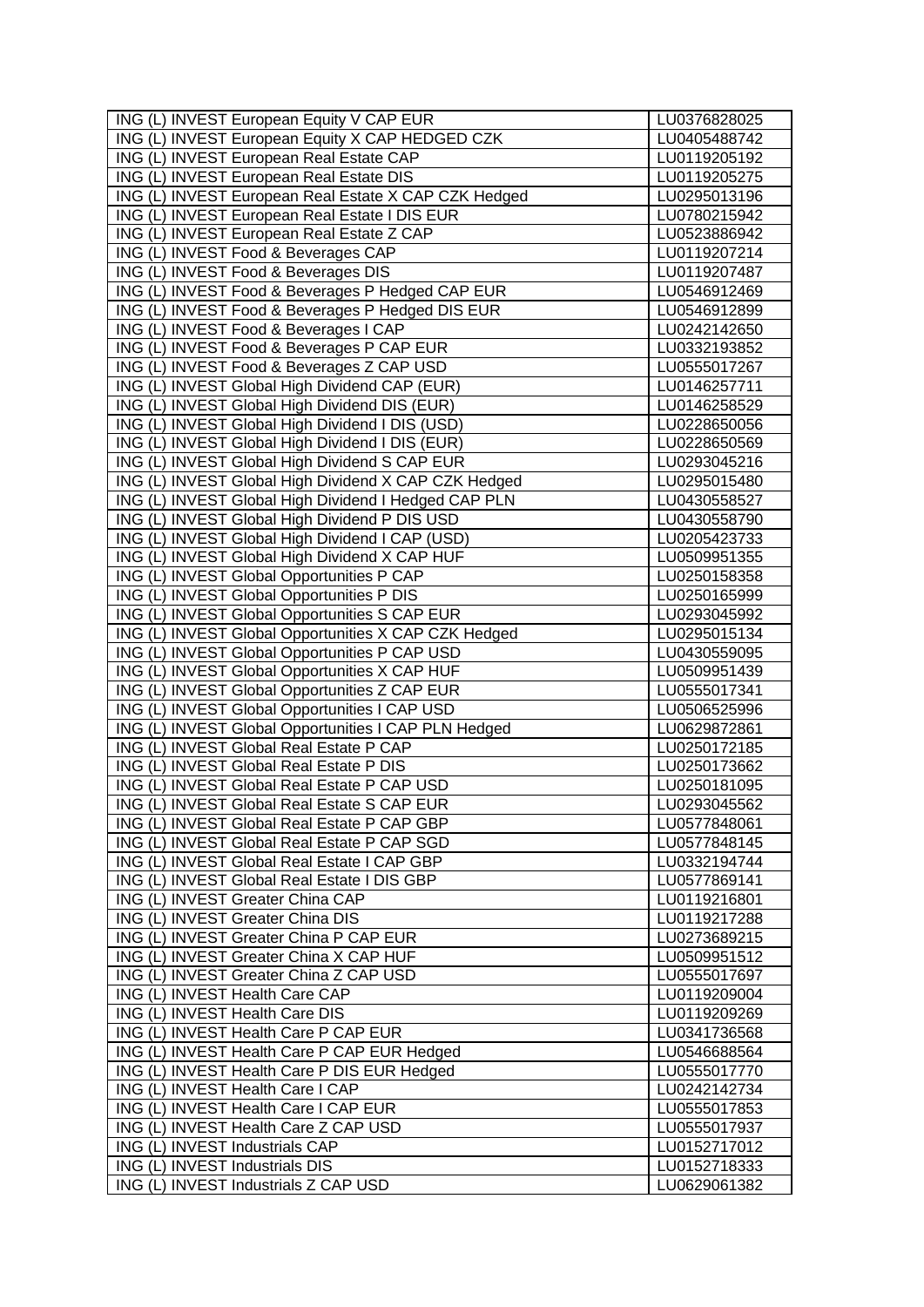| ING (L) INVEST Information Technology CAP                  | LU0119200128 |
|------------------------------------------------------------|--------------|
| <b>ING (L) INVEST Information Technology DIS</b>           | LU0119200557 |
| ING (L) INVEST Information Technology P CAP EUR            | LU0332192961 |
| ING (L) INVEST Information Technology X CAP HUF            | LU0509951199 |
| ING (L) INVEST Information Technology P Hedged CAP EUR     | LU0546912030 |
| ING (L) INVEST Information Technology P Hedged DIS EUR     | LU0546912113 |
| ING (L) INVEST Information Technology I CAP                | LU0242142221 |
| ING (L) INVEST Information Technology Z CAP USD            | LU0555015725 |
| ING (L) INVEST Japan CAP                                   | LU0082087783 |
| ING (L) INVEST Japan DIS                                   | LU0082087866 |
| ING (L) INVEST Japan P CAP EUR                             | LU0273689488 |
| ING (L) INVEST Japan S CAP JPY                             | LU0293050216 |
| ING (L) INVEST Japan V CAP EUR                             | LU0354743824 |
| ING (L) INVEST Japan X CAP Hedged CZK                      | LU0429745879 |
| ING (L) INVEST Japan I Hedged CAP PLN                      | LU0430559251 |
| ING (L) INVEST Japan I CAP                                 | LU0191250686 |
| ING (L) INVEST Japan X USD CAP                             | LU0430559335 |
| ING (L) INVEST Latin America CAP                           | LU0051128774 |
| ING (L) INVEST Latin America DIS                           | LU0051128931 |
| ING (L) INVEST Latin America P CAP EUR                     | LU0273689645 |
| ING (L) INVEST Latin America I Hedged CAP PLN              | LU0430559418 |
| ING (L) INVEST Latin America X CAP HUF                     | LU0509951603 |
| <b>ING (L) INVEST Materials CAP</b>                        | LU0119199791 |
| ING (L) INVEST Materials DIS                               | LU0119199957 |
| ING (L) INVEST Materials P CAP EUR                         | LU0332194231 |
| ING (L) INVEST Materials X CAP Hedged CZK                  | LU0429746091 |
| ING (L) INVEST Materials X CAP HUF                         | LU0509951785 |
| ING (L) INVEST Materials P Hedged CAP EUR                  | LU0546913780 |
| ING (L) INVEST Materials P Hedged DIS EUR                  | LU0546913947 |
| ING (L) INVEST Materials I CAP                             | LU0242143039 |
| ING (L) INVEST Materials Z CAP USD                         | LU0555018588 |
| ING (L) INVEST Middle East & North Africa P CAP EUR        | LU0396248931 |
| ING (L) INVEST Middle East & North Africa P CAP USD        | LU0396249236 |
| ING (L) INVEST Middle East & North Africa P DIS EUR        | LU0396249582 |
| ING (L) INVEST Middle East & North Africa S CAP EUR        | LU0396253345 |
| ING (L) INVEST Middle East & North Africa I DIS USD        | LU0444242589 |
| ING (L) INVEST Middle East & North Africa I CAP PLN Hedged | LU0629873166 |
| ING (L) INVEST Prestige & Luxe CAP                         | LU0119214772 |
| ING (L) INVEST Prestige & Luxe DIS                         | LU0119215076 |
| ING (L) INVEST Prestige & Luxe I CAP (EUR)                 | LU0341736139 |
| ING (L) INVEST Prestige & Luxe P CAP (USD)                 | LU0430559764 |
| ING (L) INVEST Sustainable Equity CAP                      | LU0119216553 |
| ING (L) INVEST Sustainable Equity DIS                      | LU0119216710 |
| ING (L) INVEST Sustainable Equity S CAP EUR                | LU0293053236 |
| ING (L) INVEST Sustainable Equity V CAP                    | LU0394658412 |
| ING (L) INVEST Sustainable Equity P USD CAP                | LU0430559848 |
| ING (L) INVEST Sustainable Equity Z CAP EUR                | LU0555029197 |
| ING (L) INVEST Sustainable Equity N CAP EUR                | LU0800559436 |
| ING (L) INVEST Sustainable Equity D CAP EUR                | LU0555029270 |
| ING (L) INVEST Telecom CAP                                 | LU0119217528 |
| ING (L) INVEST Telecom DIS                                 | LU0119217874 |
| ING (L) INVEST Telecom P CAP EUR                           | LU0332194405 |
| ING (L) INVEST Telecom X CAP Hedged CZK                    | LU0429746174 |
| ING (L) INVEST Telecom P CAP EUR Hedged                    | LU0546920058 |
| ING (L) INVEST Telecom P DIS EUR Hedged                    | LU0546920215 |
| ING (L) INVEST Telecom I CAP EUR                           | LU0555029437 |
| ING (L) INVEST Telecom Z CAP USD                           | LU0555029353 |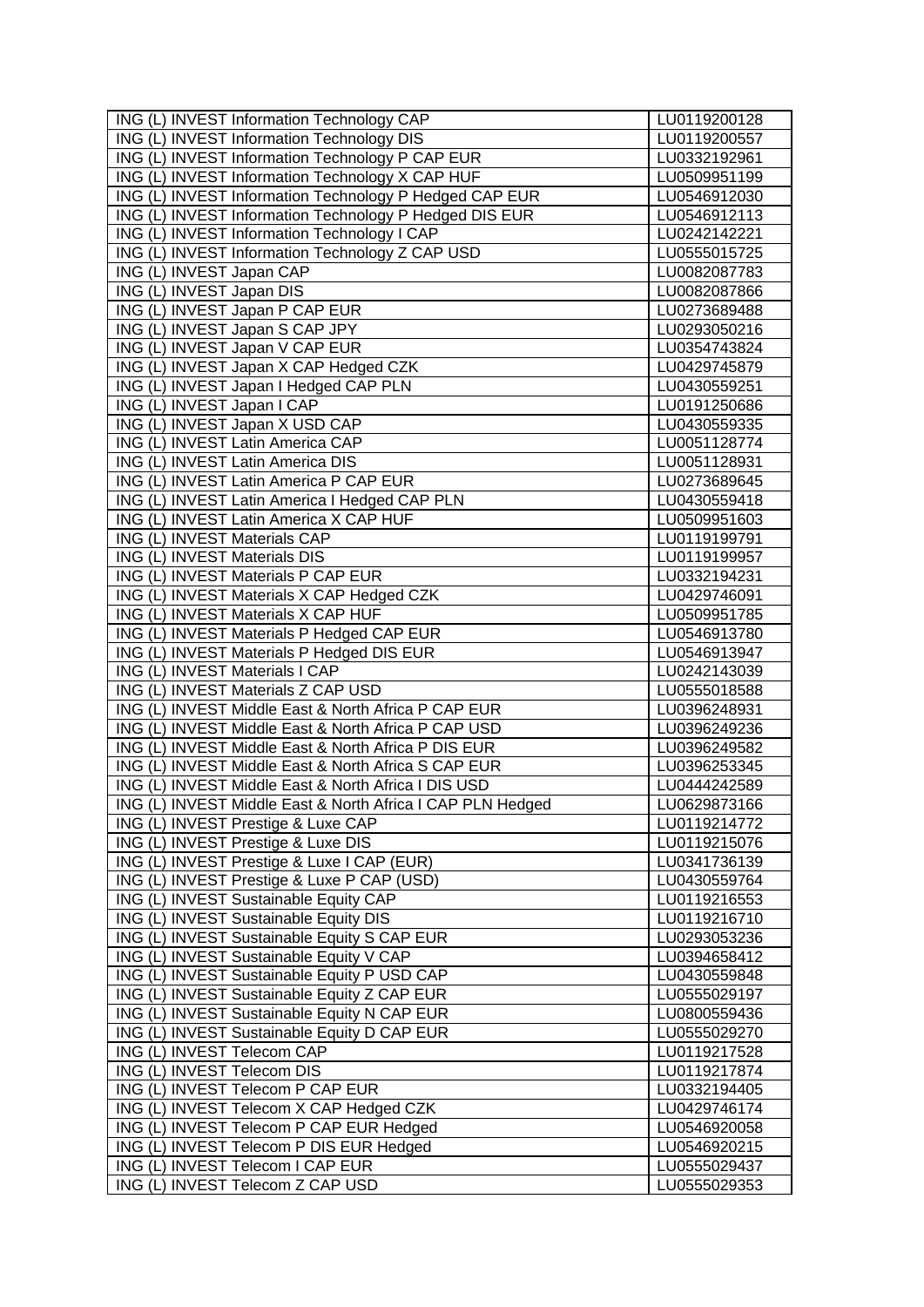| ING (L) INVEST US (Enhanced Core Concentrated) CAP                 | LU0082087940 |
|--------------------------------------------------------------------|--------------|
| ING (L) INVEST US (Enhanced Core Concentrated) DIS                 | LU0082088088 |
| ING (L) INVEST US (Enhanced Core Concentrated) P CAP EUR           | LU0273690221 |
| ING (L) INVEST US (Enhanced Core Concentrated) S CAP USD           | LU0293054556 |
| ING (L) INVEST US (Enhanced Core Concentrated) V CAP EUR           | LU0354744046 |
| ING (L) INVEST US (Enhanced Core Concentrated) I CAP               | LU0191250843 |
| ING (L) INVEST US (Enhanced Core Concentrated) X CAP HEDGED CZK    | LU0405488825 |
| ING (L) INVEST US Growth P CAP USD                                 | LU0272290692 |
| ING (L) INVEST US Growth I CAP USD                                 | LU0272291401 |
| ING (L) INVEST US Growth I CAP EUR                                 | LU0272292805 |
| ING (L) INVEST US Growth P CAP EUR                                 | LU0272291823 |
| ING (L) INVEST US Growth P DIS USD                                 | LU0272290775 |
| ING (L) INVEST US Growth Z CAP USD                                 | LU0555029601 |
| ING (L) INVEST US High Dividend CAP                                | LU0214494824 |
| ING (L) INVEST US High Dividend DIS                                | LU0214495128 |
| ING (L) INVEST US High Dividend P CAP EUR                          | LU0273690650 |
| ING (L) INVEST US High Dividend S CAP USD                          | LU0293054044 |
| ING (L) INVEST US High Dividend P CAP Hedged EUR                   | LU0429746844 |
| ING (L) INVEST US High Dividend I CAP Hedged PLN                   | LU0430559921 |
| ING (L) INVEST US High Dividend Z CAP USD                          | LU0555029783 |
| ING (L) INVEST US High Dividend I DIS GBP                          | LU0765318463 |
| ING (L) INVEST US High Dividend P DIS EUR                          | LU0629873083 |
| ING (L) INVEST Utilities CAP                                       | LU0119219227 |
| ING (L) INVEST Utilities DIS                                       | LU0119219573 |
| ING (L) INVEST Utilities P CAP EUR                                 | LU0332194660 |
| ING (L) INVEST World CAP                                           | LU0119219730 |
| ING (L) INVEST World DIS                                           | LU0119219813 |
| ING (L) INVEST World S CAP EUR                                     | LU0293056171 |
| ING (L) INVEST World V CAP EUR                                     | LU0354744392 |
| ING (L) INVEST World X CAP HEDGED CZK                              | LU0405488585 |
| ING (L) INVEST World I CAP USD                                     | LU0686202366 |
| ING (L) INVEST World P CAP USD                                     | LU0430560002 |
| ING (L) Renta Fund Asian Debt Hard Currency P CAP (USD)            | LU0546914168 |
| ING (L) Renta Fund Asian Debt Hard Currency X DIS USD              | LU0546914598 |
| ING (L) Renta Fund Asian Debt Hard Currency P DIS USD              | LU0555019396 |
| ING (L) Renta Fund Asian Debt Hard Currency P Hedged CAP SGD       | LU0577847170 |
| ING (L) Renta Fund Asian Debt Hard Currency X DIS HKD              | LU0577847253 |
| ING (L) Renta Fund Asian Debt Hard Currency P CAP EUR              | LU0629873240 |
| ING (L) Renta Fund Asian Debt Hard Currency P DIS EUR              | LU0629873323 |
| ING (L) Renta Fund Asian Debt Hard Currency P Hedged DIS EUR       | LU0750259714 |
| ING (L) Renta Fund Asian Debt Hard Currency I CAP USD              | LU0555019479 |
| ING (L) Renta Fund Asian Debt Hard Currency X Dis(M) AUD (hedged)  | LU0809294555 |
| ING (L) RENTA FUND Dollar P CAP USD                                | LU0546914754 |
| ING (L) RENTA FUND Dollar P DIS USD                                | LU0555019800 |
| ING (L) RENTA FUND Dollar S CAP USD                                | LU0555019982 |
| ING (L) RENTA FUND Dollar X DIS USD                                | LU0577846958 |
| ING (L) RENTA FUND Dollar X DIS HKD                                | LU0577847097 |
| ING (L) Renta Fund Emerging Market Corporate Debt P CAP USD        | LU0574974241 |
| ING (L) Renta Fund Emerging Market Corporate Debt P Hedged CAP EUR | LU0574974753 |
| ING (L) Renta Fund Emerging Market Corporate Debt X CAP USD        | LU0574974837 |
| ING (L) Renta Fund Emerging Market Corporate Debt I CAP USD        | LU0574975214 |
| ING (L) Renta Fund Emerging Market Corporate Debt N CAP EUR Hedged | LU0800560954 |
| ING (L) Renta Fund Emerging Market Corporate Debt P DIS (Q) EUR    | LU0629873679 |
| Hedged                                                             |              |
| ING (L) Renta Fund Emerging Market Corporate Debt P DIS (Q) USD    | LU0574974597 |
| ING (L) Renta Fund Emerging Market Corporate Debt I DIS EUR Hedged | LU0629873596 |
| ING (L) RENTA FUND Emerging Markets Debt Hard Currency P Hedged    | LU0546915058 |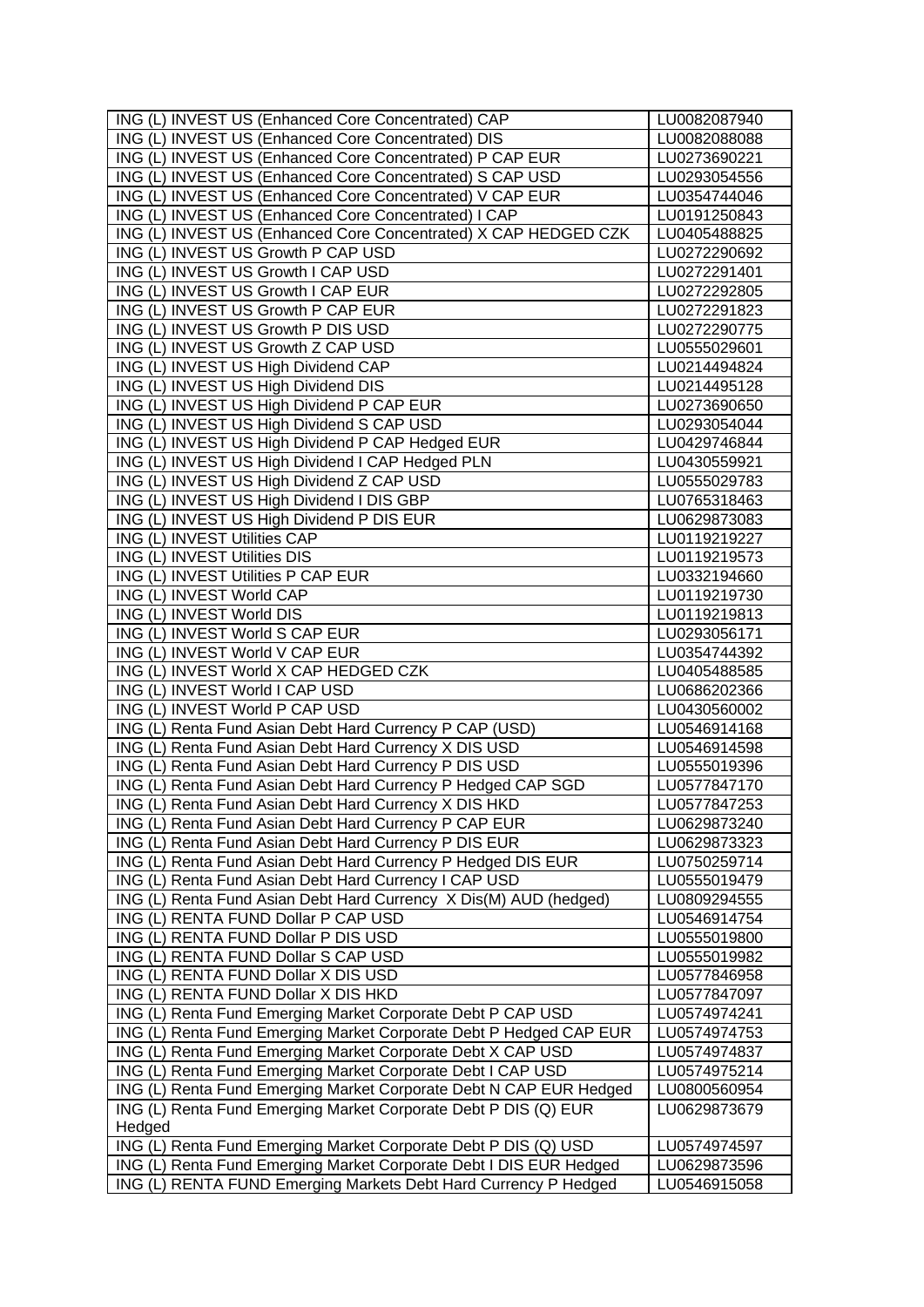| <b>CAP EUR</b>                                                                              |              |
|---------------------------------------------------------------------------------------------|--------------|
| ING (L) RENTA FUND Emerging Markets Debt Hard Currency X CAP HUF                            | LU0546915488 |
| ING (L) RENTA FUND Emerging Markets Debt Hard Currency I Hedged                             | LU0546922427 |
| Cap PLN                                                                                     |              |
| ING (L) RENTA FUND Emerging Markets Debt Hard Currency P Hedged<br><b>DIS EUR</b>           | LU0555020212 |
| ING (L) RENTA FUND Emerging Markets Debt Hard Currency P CAP USD                            | LU0555020303 |
| ING (L) RENTA FUND Emerging Markets Debt Hard Currency P DIS USD                            | LU0555020485 |
| ING (L) RENTA FUND Emerging Markets Debt Hard Currency I Hedged                             | LU0555021020 |
| <b>DIS EUR</b>                                                                              |              |
| ING (L) RENTA FUND Emerging Markets Debt Hard Currency Z CAP USD                            | LU0555021293 |
| ING (L) RENTA FUND Emerging Markets Debt Hard Currency S Hedged<br><b>CAP EUR</b>           | LU0555021376 |
| ING (L) RENTA FUND Emerging Markets Debt Hard Currency P CAP GBP                            | LU0555021533 |
| ING (L) RENTA FUND Emerging Markets Debt Hard Currency P Hedged                             | LU0577846446 |
| CAP SGD                                                                                     |              |
| ING (L) RENTA FUND Emerging Markets Debt Hard Currency X Monthly                            | LU0577846529 |
| DIS USD                                                                                     |              |
| ING (L) RENTA FUND Emerging Markets Debt Hard Currency Z Hedged                             | LU0577846875 |
| <b>CAP EUR</b>                                                                              |              |
| ING (L) RENTA FUND Emerging Markets Debt Hard Currency I DIS<br><b>Hedged EUR Quarterly</b> | LU0643860694 |
| ING (L) RENTA FUND Emerging Markets Debt Hard Currency I CAP NOK                            | LU0692800211 |
| Hedged                                                                                      |              |
| ING (L) RENTA FUND Emerging Markets Debt Hard Currency X CAP NOK                            | LU0692800567 |
| Hedged                                                                                      |              |
| ING (L) RENTA FUND Emerging Markets Debt Hard Currency X Dis(M)                             | LU0809294639 |
| AUD (hedged)                                                                                |              |
| ING (L) RENTA FUND Emerging Markets Debt Hard Currency I CAP USD                            | LU0555020998 |
| ING (L) RENTA FUND Emerging Markets Debt Hard Currency N CAP EUR                            | LU0800560368 |
| (hedged)<br>ING (L) RENTA FUND Emerging Markets Debt Hard Currency N DIS EUR                |              |
| (hedged)                                                                                    | LU0800560442 |
| ING (L) RENTA FUND Emerging Markets Debt Hard Currency P CAP AUD                            | LU0809294712 |
| (hedged)                                                                                    |              |
| ING (L) RENTA FUND Emerging Markets Debt Hard Currency I CAP GBP                            | LU0555021459 |
| ING (L) RENTA FUND Emerging Markets Debt (LC) P Hedged CAP EUR                              | LU0546916023 |
| ING (L) RENTA FUND Emerging Markets Debt (LC) P CAP USD                                     | LU0546916379 |
| ING (L) RENTA FUND Emerging Markets Debt (LC) I DIS USD                                     | LU0546922773 |
| ING (L) RENTA FUND Emerging Markets Debt (LC) P DIS USD                                     | LU0555022424 |
| ING (L) RENTA FUND Emerging Markets Debt (LC) I Hedged CAP EUR                              | LU0555022770 |
| ING (L) RENTA FUND Emerging Markets Debt (LC) I Hedged DIS EUR                              | LU0555022853 |
| ING (L) RENTA FUND Emerging Markets Debt (LC) Z CAP USD                                     | LU0555022937 |
| ING (L) RENTA FUND Emerging Markets Debt (LC) S CAP USD                                     | LU0555023075 |
| ING (L) RENTA FUND Emerging Markets Debt (LC) I Hedged CAP PLN                              | LU0555023232 |
| ING (L) RENTA FUND Emerging Markets Debt (LC) P CAP GBP                                     | LU0555023315 |
| ING (L) RENTA FUND Emerging Markets Debt (LC) P Hedged CAP SGD                              | LU0577845711 |
| ING (L) RENTA FUND Emerging Markets Debt (LC) X DIS USD                                     | LU0577850471 |
| ING (L) RENTA FUND Emerging Markets Debt (LC) I CAP GBP                                     | LU0555023158 |
| ING (L) RENTA FUND Emerging Markets Debt (LC) I CAP USD                                     | LU0555022697 |
| ING (L) RENTA FUND Emerging Markets Debt (LC) N CAP EUR Hedged                              | LU0800560798 |
| ING (L) RENTA FUND Emerging Markets Debt (LC) N CAP USD                                     | LU0800560871 |
| ING (L) RENTA FUND Emerging Markets Debt (LC) I DIS PLN Hedged                              | LU0679203686 |
| ING (L) RENTA FUND Emerging Markets Debt (Local Bond) P CAP USD                             | LU0546915645 |
| ING (L) RENTA FUND Emerging Markets Debt (Local Bond) P DIS USD                             | LU0555021616 |
| ING (L) RENTA FUND Emerging Markets Debt (Local Bond) P Hedged CAP                          | LU0555021889 |
| <b>EUR</b>                                                                                  |              |
| ING (L) RENTA FUND Emerging Markets Debt (Local Bond) I Hedged CAP                          | LU0555021962 |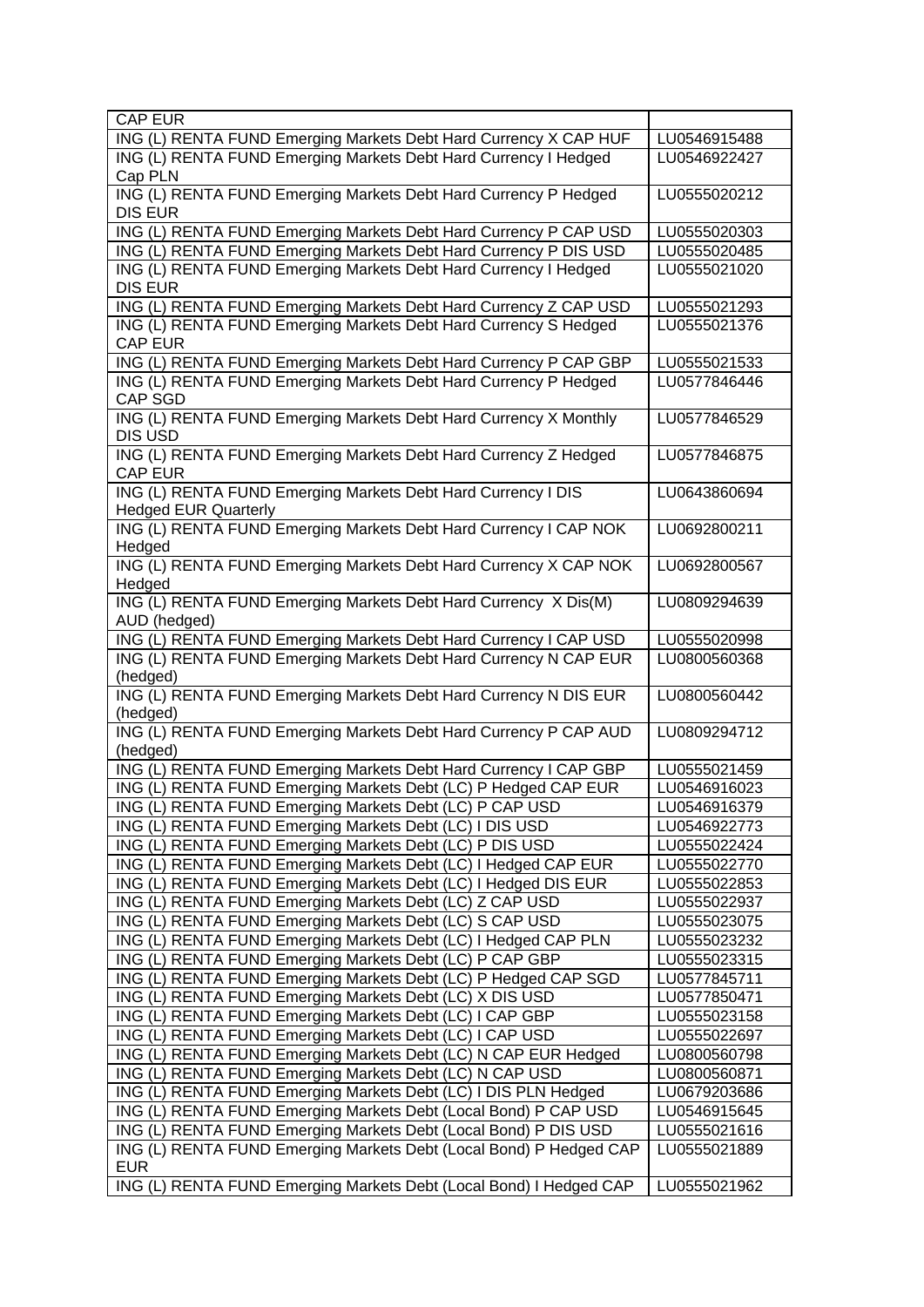| <b>EUR</b>                                                         |              |
|--------------------------------------------------------------------|--------------|
| ING (L) RENTA FUND Emerging Markets Debt (Local Bond) S CAP USD    | LU0555022184 |
| ING (L) RENTA FUND Emerging Markets Debt (Local Bond) P CAP GBP    | LU0555022341 |
| ING (L) RENTA FUND Emerging Markets Debt (Local Bond) P Hedged CAP | LU0577846107 |
| SGD                                                                |              |
| ING (L) RENTA FUND Emerging Markets Debt (Local Bond) X DIS USD    | LU0577846289 |
| ING (L) RENTA FUND Emerging Markets Debt (Local Bond) X DIS HKD    | LU0577846362 |
| ING (L) RENTA FUND Emerging Markets Debt (Local Bond) I CAP PLN    | LU0577866394 |
| ING (L) RENTA FUND Emerging Markets Debt (Local Bond) I DIS EUR    | LU0577867525 |
| ING (L) RENTA FUND Emerging Markets Debt (Local Bond) I DIS USD    | LU0577868333 |
| ING (L) RENTA FUND Emerging Markets Debt (Local Bond) I DIS Hedged | LU0643860777 |
| <b>EUR Quarterly</b>                                               |              |
| ING (L) RENTA FUND Emerging Markets Debt (Local Bond) I DIS PLN    | LU0679203413 |
| Hedged                                                             |              |
| ING (L) RENTA FUND Emerging Markets Debt (Local Bond) I CAP PLN    | LU0679203504 |
| Hedged                                                             |              |
| ING (L) RENTA FUND Emerging Markets Debt (Local Bond) I CAP NOK    | LU0692800724 |
| Hedged                                                             |              |
| ING (L) RENTA FUND Emerging Markets Debt (Local Bond) X CAP NOK    | LU0692800997 |
| Hedged                                                             |              |
| ING (L) RENTA FUND Emerging Markets Debt (Local Bond) I CAP GBP    | LU0555022267 |
| ING (L) RENTA FUND Emerging Markets Debt (Local Bond) Danske I CAP | LU0692801375 |
| <b>EUR Hedged</b>                                                  |              |
| ING (L) RENTA FUND Euro P CAP EUR                                  | LU0546917773 |
| ING (L) RENTA FUND Euro P DIS EUR                                  | LU0555023406 |
| ING (L) RENTA FUND Euro Z CAP EUR                                  | LU0555023661 |
| ING (L) RENTA FUND Euro S CAP EUR                                  | LU0555023745 |
| ING (L) RENTA FUND Euro N CAP EUR                                  | LU0800559782 |
| ING (L) RENTA FUND Euro V CAP EUR                                  | LU0555023828 |
| ING (L) RENTA FUND Euro Credit Sustainable P CAP                   | LU0577843187 |
| ING (L) RENTA FUND Euro Credit Sustainable P DIS                   | LU0577843260 |
| ING (L) RENTA FUND Euro Credit Sustainable I CAP                   | LU0577863615 |
| ING (L) RENTA FUND Euro Credit Sustainable N CAP EUR               | LU0800560103 |
| ING (L) RENTA FUND Euro Credit Sustainable S CAP                   | LU0577843427 |
| ING (L) RENTA FUND Euro Liquidity P CAP EUR                        | LU0546916965 |
| ING (L) RENTA FUND Euro Liquidity P DIS EUR                        | LU0555025013 |
| ING (L) RENTA FUND Euro Liquidity I CAP EUR                        | LU0555025104 |
| ING (L) RENTA FUND Euro Liquidity S CAP EUR                        | LU0555025369 |
| ING (L) RENTA FUND Euro Long Duration P CAP EUR                    | LU0546917344 |
| ING (L) RENTA FUND Euro Long Duration P DIS EUR                    | LU0555025443 |
| ING (L) RENTA FUND Euro Long Duration I CAP EUR                    | LU0555025526 |
| ING (L) RENTA FUND Euro Long Duration N CAP EUR                    | LU0800560012 |
| ING (L) RENTA FUND Euro Long Duration S CAP EUR                    | LU0555025872 |
| ING (L) RENTA FUND Eurocredit P CAP EUR                            | LU0546918235 |
| ING (L) RENTA FUND Eurocredit P DIS EUR                            | LU0555026177 |
| ING (L) RENTA FUND Eurocredit Z CAP EUR                            | LU0555026334 |
| ING (L) RENTA FUND Eurocredit S CAP EUR                            | LU0555026417 |
| ING (L) RENTA FUND Eurocredit I DIS EUR                            | LU0555026508 |
| ING (L) RENTA FUND Eurocredit V CAP EUR                            | LU0555026680 |
| ING (L) RENTA FUND Euromix Bond P CAP EUR                          | LU0546916619 |
| ING (L) RENTA FUND Euromix Bond P DIS EUR                          | LU0555024040 |
| ING (L) RENTA FUND Euromix Bond Z CAP EUR                          |              |
|                                                                    | LU0555024396 |
| ING (L) RENTA FUND Euromix Bond S CAP EUR                          | LU0555024479 |
| ING (L) RENTA FUND Euromix Bond N CAP EUR                          | LU0800560285 |
| ING (L) RENTA FUND Euromix Bond X DIS M EUR                        | LU0803998045 |
| ING (L) RENTA FUND Euromix Bond V CAP EUR                          | LU0577845638 |
| ING (L) Renta Fund Europe High Yield P CAP EUR                     | LU0529381476 |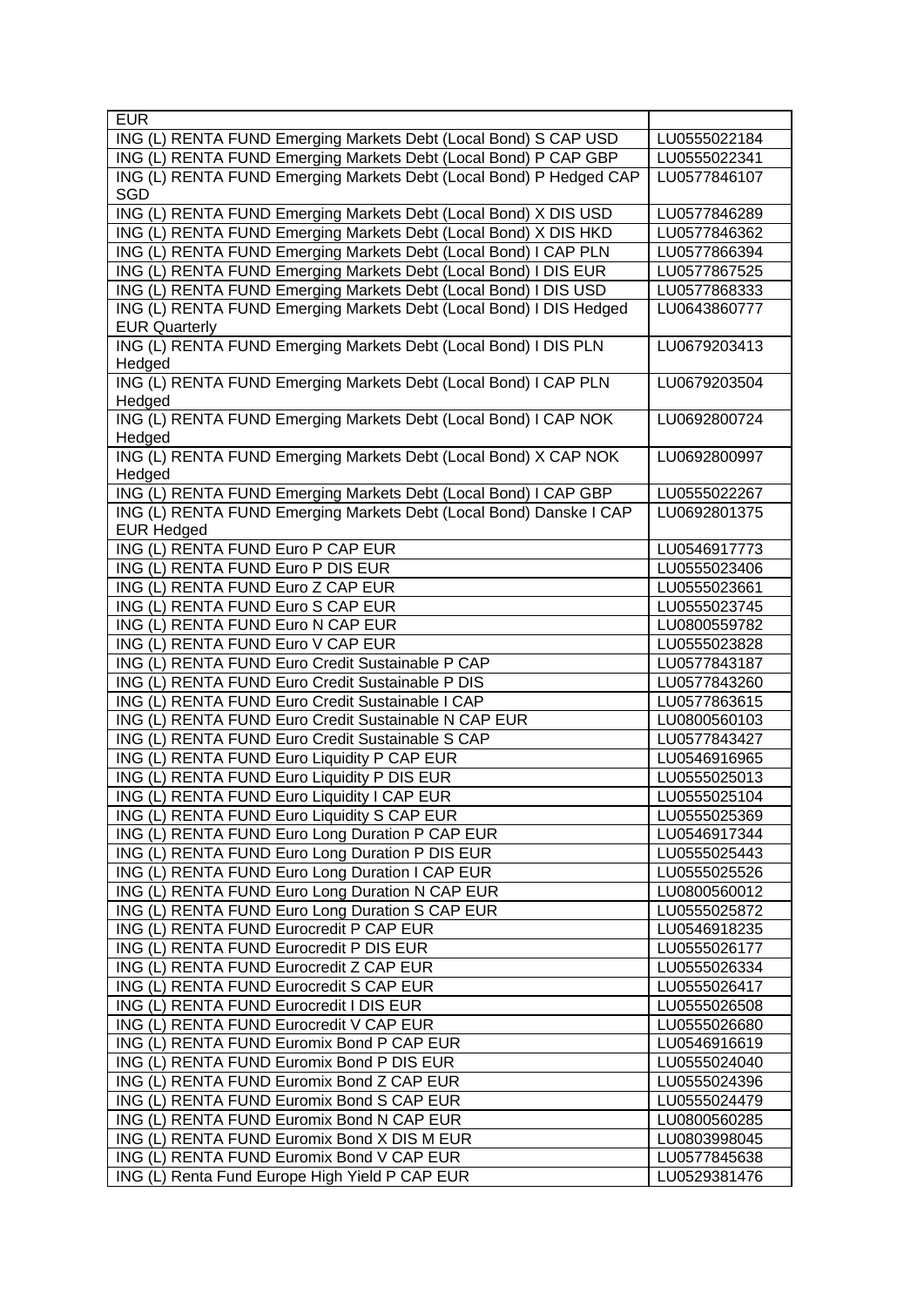| ING (L) Renta Fund Europe High Yield P DIS EUR                                              | LU0529381633                 |
|---------------------------------------------------------------------------------------------|------------------------------|
| ING (L) Renta Fund Europe High Yield I DIS EUR (hedged)                                     | LU0737031400                 |
| ING (L) Renta Fund Europe High Yield Z CAP                                                  | LU0529382367                 |
| ING (L) Renta Fund FX Alpha P CAP EUR                                                       | LU0529379900                 |
| ING (L) Renta Fund FX Alpha Z CAP EUR                                                       | LU0529381047                 |
| ING (L) Renta Fund FX Alpha X CAP EUR                                                       | LU0529380585                 |
| ING (L) RENTA FUND Global High Yield P CAP EUR Hedged                                       | LU0546918664                 |
| ING (L) RENTA FUND Global High Yield P CAP USD                                              | LU0546918748                 |
| ING (L) RENTA FUND Global High Yield P CAP USD Hedged                                       | LU0546919043                 |
| ING (L) RENTA FUND Global High Yield P DIS USD                                              | LU0546919399                 |
| ING (L) RENTA FUND Global High Yield X CAP HUF                                              | LU0546919555                 |
| ING (L) RENTA FUND Global High Yield I CAP PLN Hedged                                       | LU0546922856                 |
| ING (L) RENTA FUND Global High Yield P DIS EUR Hedged                                       | LU0555026763                 |
| ING (L) RENTA FUND Global High Yield I DIS EUR Hedged                                       | LU0555027068                 |
| ING (L) RENTA FUND Global High Yield S CAP EUR Hedged                                       | LU0555027225                 |
| ING (L) RENTA FUND Global High Yield P CAP GBP                                              | LU0555027571                 |
| ING (L) RENTA FUND Global High Yield P CAP SGD Hedged                                       | LU0577844821                 |
| ING (L) RENTA FUND Global High Yield X DIS HKD                                              | LU0577845125                 |
| ING (L) RENTA FUND Global High Yield Z CAP EUR Hedged                                       | LU0726173635                 |
| ING (L) RENTA FUND Global High Yield X Dis(M) AUD (hedged)                                  | LU0809294803                 |
| ING (L) RENTA FUND Global High Yield I CAP USD                                              | LU0546923078                 |
| ING (L) RENTA FUND Global High Yield I CAP USD Hedged                                       | LU0546923235                 |
| ING (L) RENTA FUND Global High Yield I DIS PLN Hedged                                       | LU0679203769                 |
| ING (L) RENTA FUND Global High Yield I DIS (Q) EUR Hedged                                   | LU0643860850                 |
| ING (L) RENTA FUND Global High Yield P CAP AUD Hedged                                       | LU0809294985                 |
| ING (L) RENTA FUND Global High Yield I CAP GBP                                              | LU0555027498                 |
| ING (L) Renta Fund Global Inflation Linked P Cap EUR (hedged)                               | LU0555024552                 |
| ING (L) Renta Fund Global Inflation Linked P Dis EUR (hedged)                               | LU0555024636                 |
| ING (L) Renta Fund Global Inflation Linked N CAP EUR (hedged)                               | LU0800559949                 |
| ING (L) Renta Fund Global Inflation Linked S Cap EUR (hedged)                               | LU0555024982                 |
| ING (L) RENTA FUND US Credit P CAP USD                                                      | LU0546920488                 |
| ING (L) RENTA FUND US Credit X DIS USD                                                      | LU0546920728                 |
| ING (L) RENTA FUND US Credit P DIS USD                                                      | LU0555027654                 |
| ING (L) RENTA FUND US Credit X Dis(M) AUD (hedged)                                          | LU0809294472                 |
| ING (L) RENTA FUND World P CAP EUR                                                          | LU0546921023                 |
| ING (L) RENTA FUND World P CAP EUR Hedged                                                   | LU0546921296                 |
| ING (L) RENTA FUND World P CAP USD                                                          | LU0546921536                 |
| ING (L) RENTA FUND World P DIS EUR                                                          | LU0555027902                 |
| ING (L) RENTA FUND World P DIS USD                                                          | LU0555028033                 |
| ING (L) RENTA FUND World P DIS EUR Hedged                                                   | LU0555028116                 |
| ING (L) RENTA FUND World S CAP EUR                                                          | LU0555028629                 |
| ING (L) RENTA FUND World S CAP EUR Hedged                                                   | LU0555028892                 |
| ING (L) RENTA FUND World V CAP EUR                                                          | LU0555028975                 |
| ING (L) RENTA FUND World X DIS USD                                                          | LU0577844581                 |
| ING (L) RENTA FUND World I CAP USD                                                          | LU0555028389                 |
| ING (L) RENTA FUND World X DIS HKD                                                          | LU0577844664                 |
| ING (L) PATRIMONIAL Aggressive CAP                                                          | LU0119195450                 |
| ING (L) PATRIMONIAL Aggressive DIS                                                          | LU0119195708                 |
| ING (L) PATRIMONIAL Aggressive X CAP HEDGED CZK                                             | LU0405489047                 |
| ING (L) PATRIMONIAL Balanced CAP                                                            | LU0119195963                 |
| ING (L) PATRIMONIAL Balanced DIS                                                            | LU0119196268                 |
| ING (L) PATRIMONIAL Defensive CAP                                                           | LU0119196938                 |
| ING (L) PATRIMONIAL Defensive DIS<br>ING (L) PATRIMONIAL EMD Opportunities P CAP EUR Hedged | LU0119197076                 |
| ING (L) PATRIMONIAL EMD Opportunities P DIS EUR Hedged                                      | LU0630389467<br>LU0630389541 |
| ING (L) PATRIMONIAL EMD Opportunities N Dis(Q) EUR (hedged)                                 | LU0798321898                 |
| ING (L) PATRIMONIAL EMD Opportunities I CAP USD                                             | LU0630389970                 |
|                                                                                             |                              |